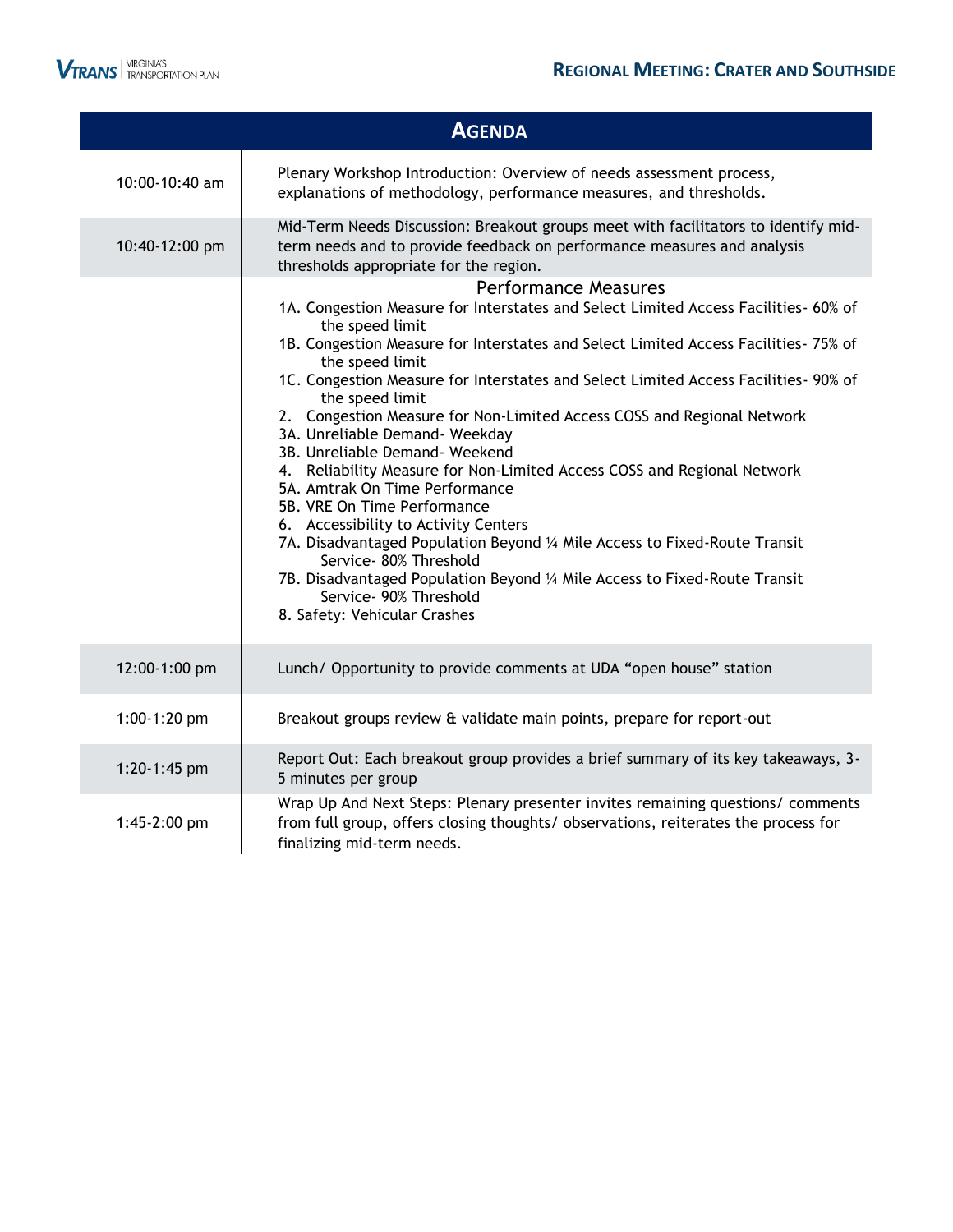#### **MID-TERM NEEDS REGIONAL WORKSHOPS REGIONAL MEETING: CRATER AND SOUTHSIDE JULY/AUGUST 2019**

**1**

## **SUMMARY OF TRANSPORTATION RELATED PLANS/STUDIES**

| <b>Name of Plan</b>                                | <b>Agency</b>                           | Date<br><b>Published</b> | <b>Vision</b>                                                                                                                                                                                                                                                                                                                                                                                              | <b>Goals</b>                                                      | <b>Objectives/Strategies</b>                                                                                                                                                                                                                                                                                                                                                                                                                                                                                                                                                  | <b>Performance Measures</b>                                                                                                                                                   |  |
|----------------------------------------------------|-----------------------------------------|--------------------------|------------------------------------------------------------------------------------------------------------------------------------------------------------------------------------------------------------------------------------------------------------------------------------------------------------------------------------------------------------------------------------------------------------|-------------------------------------------------------------------|-------------------------------------------------------------------------------------------------------------------------------------------------------------------------------------------------------------------------------------------------------------------------------------------------------------------------------------------------------------------------------------------------------------------------------------------------------------------------------------------------------------------------------------------------------------------------------|-------------------------------------------------------------------------------------------------------------------------------------------------------------------------------|--|
| Tri-Cities Area 2040<br><b>Transportation Plan</b> | <b>Tri-Cities</b><br>Area<br><b>MPO</b> |                          |                                                                                                                                                                                                                                                                                                                                                                                                            | Multimodal Integration                                            | Develop seamless transfers between bicycling<br>and public transportation. Foster collaboration<br>between local jurisdictions and regional transit<br>agencies to improve bicycle access to transit<br>stations in the last mile.                                                                                                                                                                                                                                                                                                                                            |                                                                                                                                                                               |  |
|                                                    |                                         |                          |                                                                                                                                                                                                                                                                                                                                                                                                            |                                                                   | Enhance local and regional transit connectivity                                                                                                                                                                                                                                                                                                                                                                                                                                                                                                                               | Shorten bus headways on routes with strong<br>ridership. Install passenger information<br>systems and other passenger support<br>infrastructure.                              |  |
|                                                    |                                         |                          |                                                                                                                                                                                                                                                                                                                                                                                                            | Launch a bikeway system in the Tri-Cities Area                    | Improve and update Bikeway Plan for the Tri-<br>Cities Urban Area. Develop bicycle lanes,<br>routes, and paths/trails throughout the Tri-<br>Cities. Develop direct, convenient, safe, and<br>easy to use bikeways.                                                                                                                                                                                                                                                                                                                                                           |                                                                                                                                                                               |  |
| Tri-Cities Area<br><b>Bikeway Plan</b>             | <b>Tri-Cities</b><br>Area<br><b>MPO</b> |                          | The purpose of this bikeway plan is to<br>recognize that bicycling is a safe,<br>convenient and viable transportation<br>alternative and to integrate bicycles and<br>walking in the transportation system of<br>the Tri-Cities Urban Area. The Plan will<br>study existing bicycling facility<br>conditions and propose actions to<br>improve the bicycling environments<br>in the Tri-Cities Urban Area. | To establish a bikeway system in the Tri-cities area              | To prepare a bikeway plan for the Tri-Cities<br>Urban Area<br>Develop a system of bicycle routes, lanes, and<br>paths/trails throughout the Tri-Cities Urban<br>Area<br>Develop bikeways that are direct, convenient,<br>safe and easy to use.                                                                                                                                                                                                                                                                                                                                |                                                                                                                                                                               |  |
|                                                    |                                         |                          |                                                                                                                                                                                                                                                                                                                                                                                                            |                                                                   | Encourage the use of the bicycle as an alternative means<br>of everyday transportation                                                                                                                                                                                                                                                                                                                                                                                                                                                                                        | Provide bikeway access to and within the study<br>areas' major Generators of bicycle and<br>automotive traffic.<br>Plan for support facilities and services for<br>bicyclists |  |
|                                                    |                                         |                          |                                                                                                                                                                                                                                                                                                                                                                                                            | To make bicycle and walking safer in the Tri-cities urban<br>area | Develop a comprehensive public-awareness<br>program involving bicyclists, motorists and<br>pedestrians on the use and safety of bikeways.<br>Increase enforcement of traffic laws for the<br>protection and safety of bicyclists and<br>pedestrians.<br>Increase public awareness of the benefits of<br>bicycling and walking and of available<br>resources and facilities.<br>Complete a network of sidewalks and trails that<br>serve pedestrians needs, especially for short<br>trips to employment centers, schools,<br>commercial districts, bus stops, and institutions |                                                                                                                                                                               |  |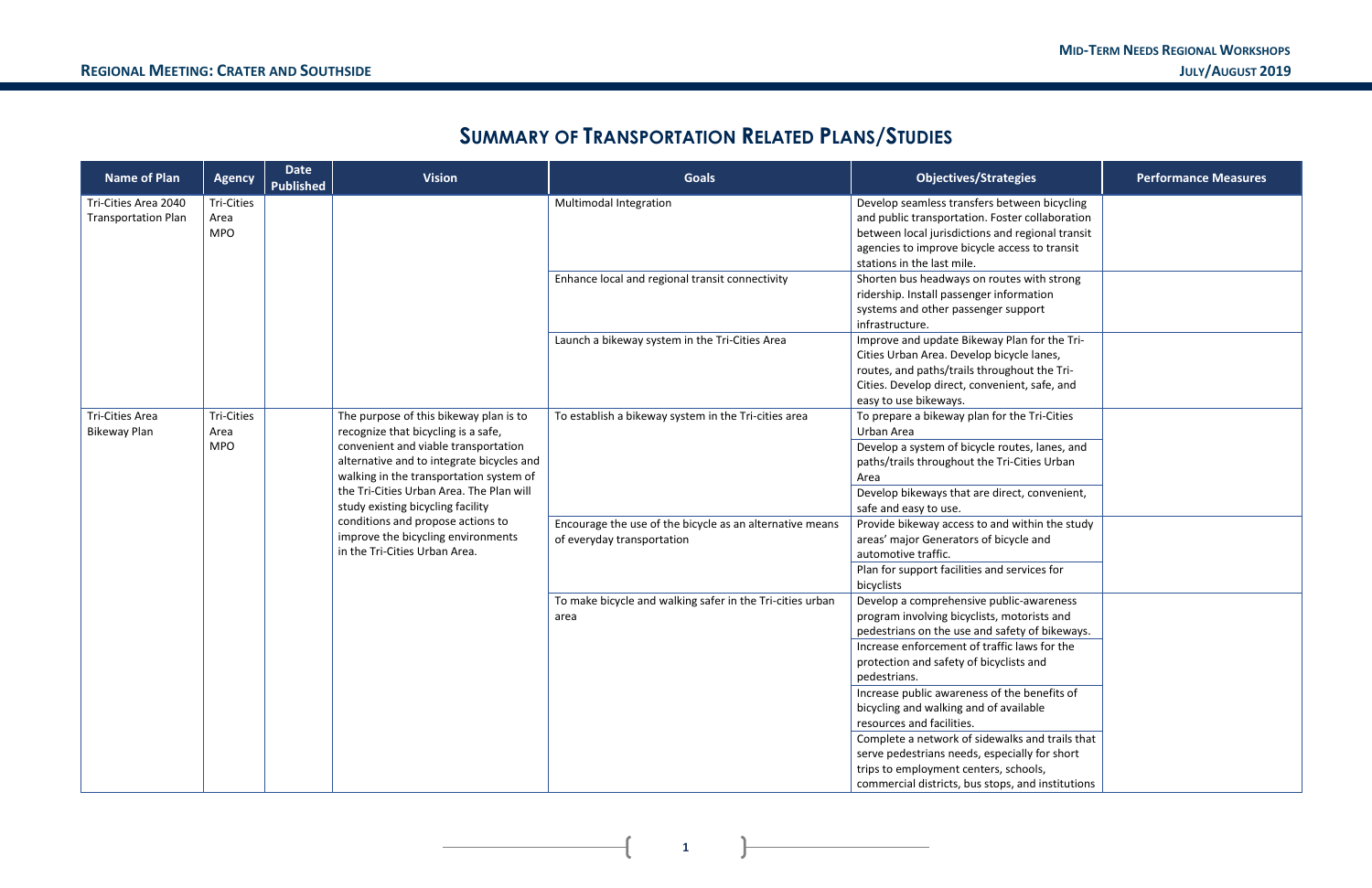## **MID-TERM NEEDS REGIONAL WORKSHOPS**

| <b>Performance Measures</b> |
|-----------------------------|
|                             |
|                             |
|                             |
|                             |
|                             |
|                             |
|                             |
|                             |
|                             |
|                             |
|                             |
|                             |
|                             |

### **REGIONAL MEETING: CRATER AND SOUTHSIDE JULY/AUGUST 2019**

**2**

f.

|                                                 | <b>Name of Plan</b>                                           | <b>Agency</b>                        | <b>Date</b><br><b>Published</b> | <b>Vision</b>                                                                           | <b>Goals</b>                                                                                                                                                                                                                                                                                                                            | <b>Objectives/Strategies</b>                                                                                                                                                                                                                     | <b>Performance Measures</b> |  |  |                                                                                                                                                                                 |                                                                                                                                                                                                                                          |  |
|-------------------------------------------------|---------------------------------------------------------------|--------------------------------------|---------------------------------|-----------------------------------------------------------------------------------------|-----------------------------------------------------------------------------------------------------------------------------------------------------------------------------------------------------------------------------------------------------------------------------------------------------------------------------------------|--------------------------------------------------------------------------------------------------------------------------------------------------------------------------------------------------------------------------------------------------|-----------------------------|--|--|---------------------------------------------------------------------------------------------------------------------------------------------------------------------------------|------------------------------------------------------------------------------------------------------------------------------------------------------------------------------------------------------------------------------------------|--|
| Richmond and<br>Petersburg<br>Coordinated Human |                                                               | <b>DRPT</b>                          | 6/1/2014                        |                                                                                         | Build relationships between vendors to institute a<br>regional transit network; Improved coordination between<br>transportation providers                                                                                                                                                                                               | Continue to support and maintain capital needs<br>of existing coordinated human service/public<br>transportation providers                                                                                                                       |                             |  |  |                                                                                                                                                                                 |                                                                                                                                                                                                                                          |  |
|                                                 | Services Mobility Plan                                        |                                      |                                 |                                                                                         | Expand services: Fixed route service to employment<br>areas, especially growing suburban locations, weekend<br>service throughout region. Greater midday service.<br>Shorter and more frequent trips.                                                                                                                                   | Increase the availability, affordability, reliability<br>and inclusiveness of demand response and<br>specialized transportation services to provide<br>additional trips for seniors, people with<br>disabilities, and people with lower incomes. |                             |  |  |                                                                                                                                                                                 |                                                                                                                                                                                                                                          |  |
|                                                 |                                                               |                                      |                                 |                                                                                         | Increase accessibility at major destinations including<br>hospitals and shopping centers, i.e. buses cannot go<br>through the roundabout at Henrico Hospital, and the<br>clearance is too low for accessible vehicles; fixed-route<br>buses also stop at the parking lot at Stony Point Mall<br>instead of driving to a major entrance. | Bring new funding partners to public<br>transit/human service transportation                                                                                                                                                                     |                             |  |  |                                                                                                                                                                                 |                                                                                                                                                                                                                                          |  |
|                                                 | Commonwealth<br>Regional Council Long<br>Range Transportation | <b>CRC</b>                           | 2011                            |                                                                                         | Provide a transportation system that facilitates the<br>efficient movement of people and goods.                                                                                                                                                                                                                                         | Correct geometric deficiencies such as<br>substandard land widths, shoulder widths, or<br>horizontal and vertical curvature.                                                                                                                     |                             |  |  |                                                                                                                                                                                 |                                                                                                                                                                                                                                          |  |
|                                                 | <b>Plan 2035</b>                                              |                                      |                                 |                                                                                         |                                                                                                                                                                                                                                                                                                                                         |                                                                                                                                                                                                                                                  |                             |  |  | Improve Virginia's and the region's economic vitality and<br>provide access to economic opportunity for all Virginians<br>and CRC's citizens.<br>and people with lower incomes. | Provide targeted shuttle services to access<br>employment opportunities. Expand availability<br>of demand-response and specialized<br>transportation services to provide additional<br>trips for older adults, people with disabilities, |  |
|                                                 |                                                               |                                      |                                 | Preserve the existing transportation system and promote<br>efficient system management. | Structurally upgrade or replace deficient<br>bridges. Continue to support and maintain<br>capital needs of coordinated human service<br>transportation providers.                                                                                                                                                                       |                                                                                                                                                                                                                                                  |                             |  |  |                                                                                                                                                                                 |                                                                                                                                                                                                                                          |  |
|                                                 |                                                               |                                      |                                 |                                                                                         | Improve quality of life and minimize potential impacts to<br>the environment.                                                                                                                                                                                                                                                           | Focus future development along existing towns<br>and along major roadway corridors.                                                                                                                                                              |                             |  |  |                                                                                                                                                                                 |                                                                                                                                                                                                                                          |  |
|                                                 |                                                               |                                      |                                 |                                                                                         | Provide a safe and secure transportation system.                                                                                                                                                                                                                                                                                        | Address deficiencies such as sight distance,<br>visibility, access management, and inadequate<br>signage.                                                                                                                                        |                             |  |  |                                                                                                                                                                                 |                                                                                                                                                                                                                                          |  |
|                                                 | Southside Long Range<br><b>Transportation Plan</b><br>2035    | Southside $\vert$ 2011<br><b>PDC</b> |                                 |                                                                                         | Provide a transportation system that facilitates the<br>efficient movement of people and goods.                                                                                                                                                                                                                                         | Priority was given to roadway projects with<br>potential geometric concerns that also carried<br>higher levels of traffic.                                                                                                                       |                             |  |  |                                                                                                                                                                                 |                                                                                                                                                                                                                                          |  |
|                                                 |                                                               |                                      |                                 |                                                                                         | Improve Virginia's and the region's economic vitality and<br>provide access to economic opportunities for all<br>Virginians and citizens of Southside Planning District.                                                                                                                                                                | Improve road access to employment<br>opportunities.                                                                                                                                                                                              |                             |  |  |                                                                                                                                                                                 |                                                                                                                                                                                                                                          |  |
|                                                 |                                                               |                                      |                                 |                                                                                         | Preserve the existing transportation system and promote<br>efficient system management.                                                                                                                                                                                                                                                 | Replace or repair bridges nearing end of useful<br>life.                                                                                                                                                                                         |                             |  |  |                                                                                                                                                                                 |                                                                                                                                                                                                                                          |  |
|                                                 |                                                               |                                      |                                 |                                                                                         | Improve quality of life and minimize potential impacts to<br>the environment.                                                                                                                                                                                                                                                           | Prioritize projects that correct deficiencies such<br>as sight distance and visibility, access                                                                                                                                                   |                             |  |  |                                                                                                                                                                                 |                                                                                                                                                                                                                                          |  |
|                                                 |                                                               |                                      |                                 |                                                                                         | Plan a safe and secure transportation system.                                                                                                                                                                                                                                                                                           | management, and inadequate<br>signage.                                                                                                                                                                                                           |                             |  |  |                                                                                                                                                                                 |                                                                                                                                                                                                                                          |  |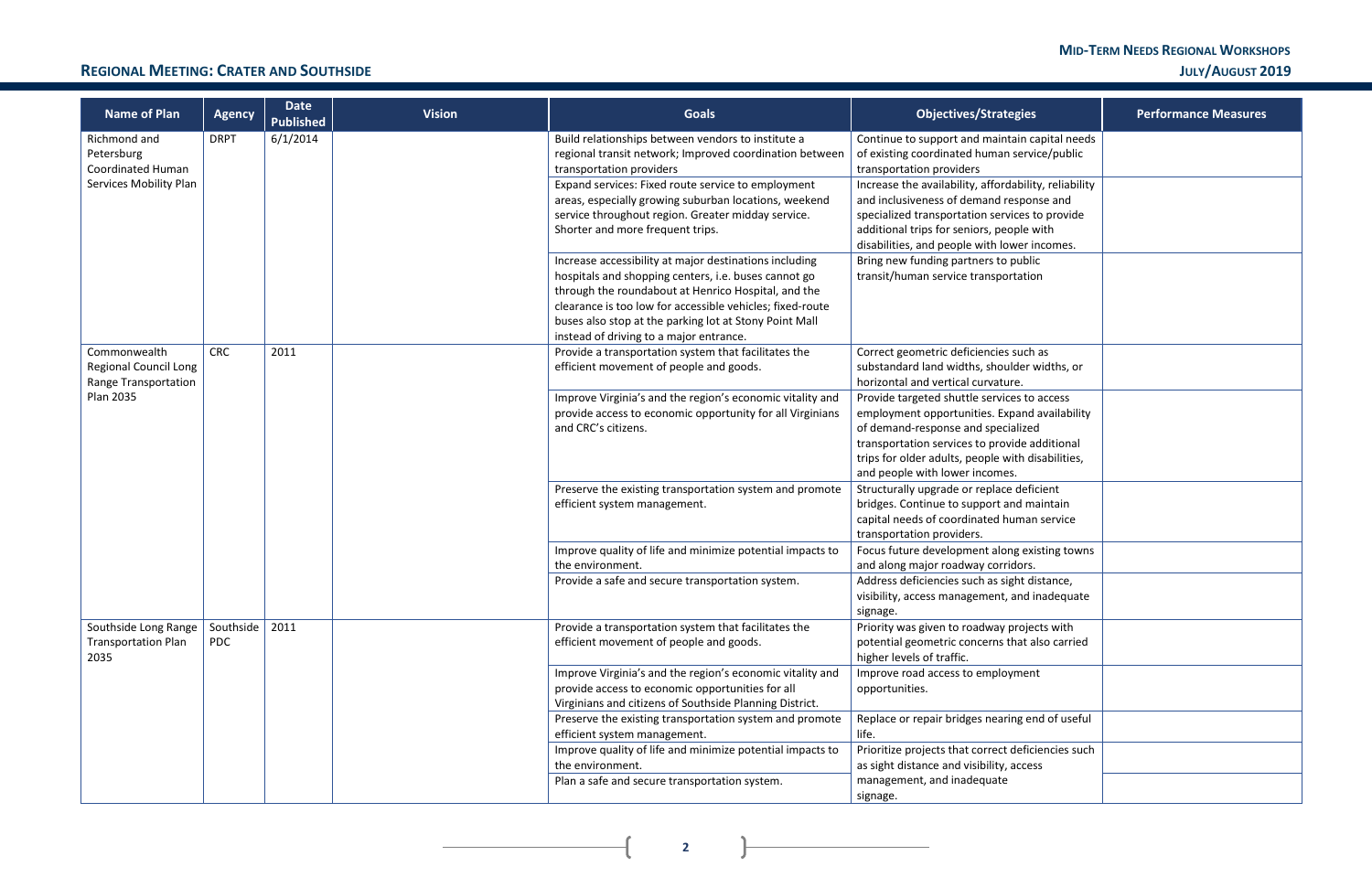# **MID-TERM NEEDS REGIONAL WORKSHOPS**

### **REGIONAL MEETING: CRATER AND SOUTHSIDE JULY/AUGUST 2019**

 $\mathbf{R}$ 

 $\overline{+}$ 

| <b>Name of Plan</b>                                | <b>Agency</b>        | <b>Date</b><br><b>Published</b> | <b>Vision</b> | <b>Goals</b>                                                                                                                                                                                                                                                                                                                                        | <b>Objectives/Strategies</b>                                                                                                                                                                                                                          | <b>Performance Measures</b> |  |  |                                                                                                                                                                     |  |  |  |  |  |  |  |  |  |  |  |  |  |                                                                             |                                                                                                                                     |  |
|----------------------------------------------------|----------------------|---------------------------------|---------------|-----------------------------------------------------------------------------------------------------------------------------------------------------------------------------------------------------------------------------------------------------------------------------------------------------------------------------------------------------|-------------------------------------------------------------------------------------------------------------------------------------------------------------------------------------------------------------------------------------------------------|-----------------------------|--|--|---------------------------------------------------------------------------------------------------------------------------------------------------------------------|--|--|--|--|--|--|--|--|--|--|--|--|--|-----------------------------------------------------------------------------|-------------------------------------------------------------------------------------------------------------------------------------|--|
| Tri-Cities Area 2010<br><b>Transit Development</b> | Crater<br><b>PDC</b> | 10/1/2010                       |               | Provide access to employment opportunities for area<br>residents                                                                                                                                                                                                                                                                                    | Develop a vision for public transportation in<br>the Tri-Cities.                                                                                                                                                                                      |                             |  |  |                                                                                                                                                                     |  |  |  |  |  |  |  |  |  |  |  |  |  |                                                                             |                                                                                                                                     |  |
| Plan                                               |                      |                                 |               | Help ensure that the area's senior citizens can continue<br>to participate fully in the community without driving.                                                                                                                                                                                                                                  | Develop a good understanding of the<br>jurisdictional origins of the current riders by<br>route.                                                                                                                                                      |                             |  |  |                                                                                                                                                                     |  |  |  |  |  |  |  |  |  |  |  |  |  |                                                                             |                                                                                                                                     |  |
|                                                    |                      |                                 |               | Provide transportation options for city residents with<br>disabilities                                                                                                                                                                                                                                                                              | Develop agreements with local jurisdictions to<br>help pay an equitable portion of the local<br>funding required to operate the level of<br>services desired for the region                                                                           |                             |  |  |                                                                                                                                                                     |  |  |  |  |  |  |  |  |  |  |  |  |  |                                                                             |                                                                                                                                     |  |
|                                                    |                      |                                 |               | Offer safe, dependable, and convenient access to medical<br>facilities, employment areas, shopping centers, schools,<br>and community agencies.                                                                                                                                                                                                     | Continue to meet the needs of the existing PAT<br>riders while expanding where feasible.                                                                                                                                                              |                             |  |  |                                                                                                                                                                     |  |  |  |  |  |  |  |  |  |  |  |  |  |                                                                             |                                                                                                                                     |  |
|                                                    |                      |                                 |               | Strengthen coordination and explore partnerships<br>between the City of Petersburg and the Cities of<br>Hopewell and Colonial Heights, the Counties of<br>Chesterfield, Dinwiddie, and Prince George, Fort Lee,<br>major employers, educational facilities, and other private<br>entities to ensure effective service delivery in the<br>community. | Study existing routes to see if there are<br>opportunities to make changes that would<br>better serve the riders and increase ridership.<br>Develop a public transportation service<br>between Petersburg and Hopewell along the<br>Route 36 Corridor |                             |  |  |                                                                                                                                                                     |  |  |  |  |  |  |  |  |  |  |  |  |  |                                                                             |                                                                                                                                     |  |
|                                                    |                      |                                 |               |                                                                                                                                                                                                                                                                                                                                                     |                                                                                                                                                                                                                                                       |                             |  |  |                                                                                                                                                                     |  |  |  |  |  |  |  |  |  |  |  |  |  | Manage, maintain, and enhance the existing public<br>transportation system. | Help Fort Lee devise an appropriate mobility<br>solution for its students, soldiers, and other<br>members of the Fort Lee community |  |
|                                                    |                      |                                 |               |                                                                                                                                                                                                                                                                                                                                                     |                                                                                                                                                                                                                                                       |                             |  |  | Continue to partner with Virginia State<br>University (VSU) to help meet student, faculty,<br>and staff mobility needs while helping PAT's<br>revenue and ridership |  |  |  |  |  |  |  |  |  |  |  |  |  |                                                                             |                                                                                                                                     |  |
|                                                    |                      |                                 |               |                                                                                                                                                                                                                                                                                                                                                     | Develop a good understanding of how the<br><b>Greater Richmond Transit Company (GRTC)</b><br>Richmond route and the Blackstone Area Bus<br>System (BABS) Blackstone Bus route can be<br>better integrated with the PAT network                        |                             |  |  |                                                                                                                                                                     |  |  |  |  |  |  |  |  |  |  |  |  |  |                                                                             |                                                                                                                                     |  |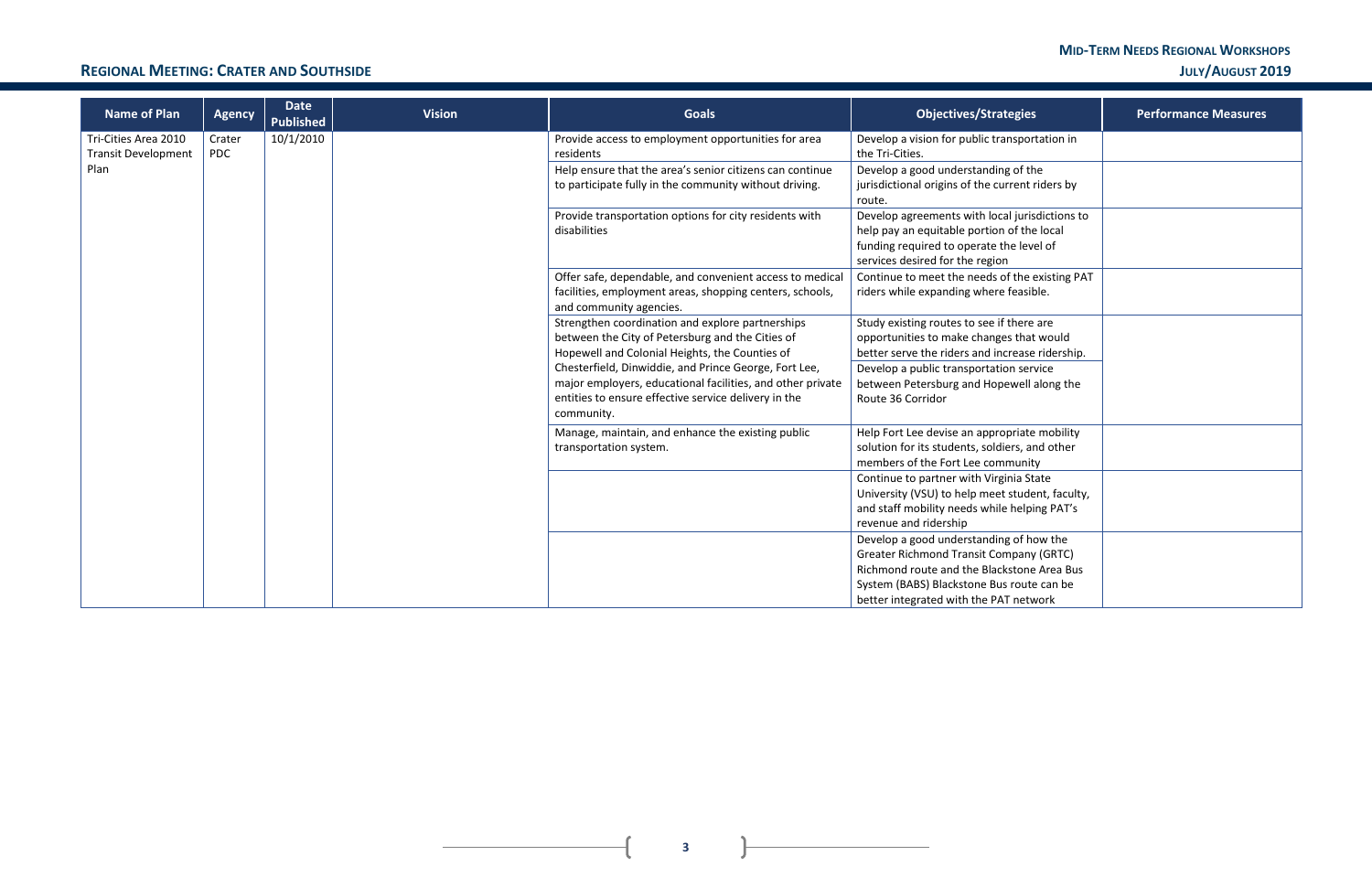## **Urban Development Area Needs Assessment- 2019 Responses**

*Previous responses Italicized* 

| Jurisdiction                 | <b>UDAs or DGAs (#)</b> | <b>VDOT</b><br><b>District</b> | Area  | Year<br>sq. mi. Designated | Improvement<br><b>Urgency</b> | <b>Highest Rated Overall Need</b>                                                                   | Internal UDA Specific Multimodal Transportation Needs (Highest Identified<br>Need)                                                                                                                                                                                                                       | <b>In Regional</b><br><b>Network</b> |
|------------------------------|-------------------------|--------------------------------|-------|----------------------------|-------------------------------|-----------------------------------------------------------------------------------------------------|----------------------------------------------------------------------------------------------------------------------------------------------------------------------------------------------------------------------------------------------------------------------------------------------------------|--------------------------------------|
| Amelia County                | Amelia Courthouse       | Richmond                       | 0.2   | 2011                       |                               | Friendly pedestrian and bicycle environment                                                         | Sidewalks, pedestrian infrastructure, intersection design                                                                                                                                                                                                                                                | <b>No</b>                            |
| Dinwiddie County             | Dinwiddie County UGA    | Richmond                       | 0.3   | 2012                       |                               | Access to transportation networks<br>beyond the UDA; Friendly pedestrian and<br>bicycle environment | Roadway Capacity/Infrastructure Improvements; Roadway Operations; Complete<br>Streets; Safety Features; Off-Street Parking Capacity; Improvements to the Natural<br>Environment                                                                                                                          | Yes                                  |
|                              | Dinwiddie Courthouse    | Richmond                       | 1.2   | 2012                       |                               | Safety for all users; Circulation and access<br>within the UDA                                      | Roadway Capacity/Infrastructure Improvements; Roadway<br>Operations; Street Grid; Bicycle Infrastructure; Pedestrian Infrastructure; Complete<br>Streets; Safety Features; Intersection Design; Improvements to the Natural<br>Environment                                                               | Yes                                  |
| South Boston                 | Town of South Boston    | Lynchburg                      | 0.3   | 2015                       |                               | Safety for All Users, Circulation and access<br>within the UDA                                      | Roadway capacity and infrastructure, roadway operations, street grid, bicycle<br>infrastructure, pedestrian infrastructure, complete streets improvements, safety<br>features, intersection design, signage/wayfinding, traffic calming features,<br>improvements to the natural environment, sidewalks, | <b>No</b>                            |
| Mecklenburg<br><b>County</b> | Town of South Hill      | Richmond                       | 0.1   | 2012                       | Beyond 5 years                | Safety for All Users                                                                                | Transit frequency, transit capacity and access, sidewalks,                                                                                                                                                                                                                                               | <b>No</b>                            |
| Blackstone                   | Town of Blackstone (3)  | Richmond                       | 1.3   | 2016                       | Within 5 years                | Safety for All Users                                                                                | roadway capacity and infrastructure, pedestrian infrastructure, safety features,<br>intersection design, sidewalks,                                                                                                                                                                                      | <b>No</b>                            |
| <b>Halifax County</b>        | <b>Town of Halifax</b>  | Lynchburg                      | 3.830 | 2016                       | Within 5 years                | <b>Safety for All Users</b>                                                                         | street grid, bicycle infrastructure, pedestrian infrastructure, complete streets<br>improvements, safety features, on-street parking, off-street parking, intersection<br>design, signage/wayfinding, traffic calming features, improvements to the natural<br>environment, sidewalks,                   | <b>No</b>                            |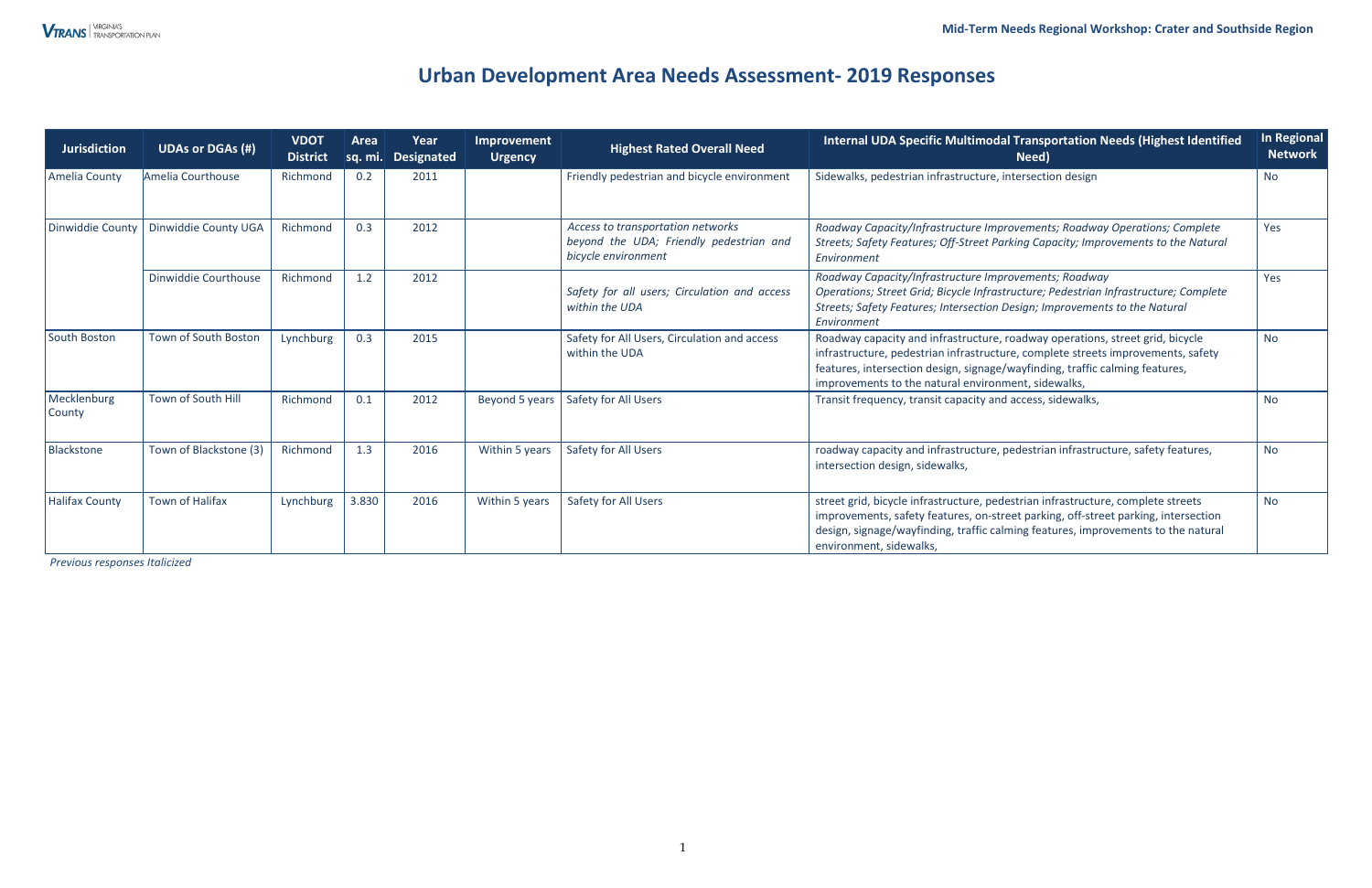**1**

## **UDA VARIABLES- OUTSIDE THE NETWORK**

| <b>UDA Name</b>  | <b>Governing Bodies</b>       | Area            | Year<br><b>Designated</b> | <b>Centerline</b><br><b>Miles</b> | Population <sup>1</sup>             | Employment <sup>2</sup>                                | <b>UDA Transit</b>                         | <b>Modal Information</b>  |
|------------------|-------------------------------|-----------------|---------------------------|-----------------------------------|-------------------------------------|--------------------------------------------------------|--------------------------------------------|---------------------------|
| Amelia           | PDC: Commonwealth Regional    | Sq. miles: 0.16 | 2011                      | 3.12                              | <b>UDA Population: 8</b>            | UDA employment: 223                                    | Percent of UDA population served by        | Number of bus stops: 0    |
| Courthouse       | Commission                    | Acres: 104.25   |                           |                                   | <b>UDA Population Density: 0.07</b> | Total UDA employment in freight related industries: 14 | transit (within 1/4 mile of transit stop): | Miles of bus routes: 0    |
|                  | MPO: N/A                      |                 |                           |                                   |                                     | Total UDA employment in local serving industries: 158  | 0%                                         | Number of ferry stops: 0  |
|                  | District: Richmond            |                 |                           |                                   |                                     | Total UDA employment in knowledge-based industries: 51 | Percent of UDA employment served by        | Miles of ferry routes: 0  |
|                  | Jurisdiction: Amelia County   |                 |                           |                                   |                                     | UDA Employment density: 2.14                           | transit (within 1/4 mile of transit stop): | Number of rail stops: 0   |
|                  |                               |                 |                           |                                   |                                     |                                                        | 0%                                         | Miles of rail: 0          |
| South Hill       | PDC: Southside                | Sq. miles: 0.09 | 2012                      | 4.20                              | <b>UDA Population: 31</b>           | UDA employment: 362                                    | Percent of UDA population served by        | Number of bus stops: 0    |
|                  | MPO: N/A                      | Acres: 57.01    |                           |                                   | <b>UDA Population Density: 0.55</b> | Total UDA employment in freight related industries: 7  | transit (within 1/4 mile of transit stop): | Miles of bus routes: 0    |
|                  | District: Richmond            |                 |                           |                                   |                                     | Total UDA employment in local serving industries: 285  | 0%                                         | Number of ferry stops: 0  |
|                  | Jurisdiction: Mecklenburg     |                 |                           |                                   |                                     | Total UDA employment in knowledge-based industries: 69 | Percent of UDA employment served by        | Miles of ferry routes: 0  |
|                  | County                        |                 |                           |                                   |                                     | UDA Employment density: 6.35                           | transit (within 1/4 mile of transit stop): | Number of rail stops: 0   |
|                  |                               |                 |                           |                                   |                                     |                                                        |                                            | Miles of rail: 0          |
| Town of          | PDC: Commonwealth Regional    | Sq. miles: 0.77 | 2016                      | 0.63                              | <b>UDA Population: 380</b>          | UDA employment: 0                                      | Percent of UDA population served by        | Number of bus stops: 3    |
| Blackstone -     | Commission                    | Acres: 491.67   |                           |                                   | <b>UDA Population Density: 0.77</b> | Total UDA employment in freight related industries: 0  | transit (within 1/4 mile of transit stop): | Miles of bus routes: 0.35 |
| UDA1             | MPO: N/A                      |                 |                           |                                   |                                     | Total UDA employment in local serving industries: 0    | 1%                                         | Number of ferry stops: 0  |
|                  | District: Richmond            |                 |                           |                                   |                                     | Total UDA employment in knowledge-based industries: 0  | Percent of UDA employment served by        | Miles of ferry routes: 0  |
|                  | Jurisdiction: Nottoway County |                 |                           |                                   |                                     | UDA Employment density: 0                              | transit (within 1/4 mile of transit stop): | Number of rail stops: 0   |
|                  |                               |                 |                           |                                   |                                     |                                                        |                                            | Miles of rail: 0          |
| Town of          | PDC: Commonwealth Regional    | Sq. miles: 0.09 | 2016                      | 1.95                              | <b>UDA Population: 7</b>            | UDA employment: 9                                      | Percent of UDA population served by        | Number of bus stops: 16   |
| Blackstone -     | Commission                    | Acres: 55.49    |                           |                                   | <b>UDA Population Density: 0.13</b> | Total UDA employment in freight related industries: 0  | transit (within 1/4 mile of transit stop): | Miles of bus routes: 0.99 |
| UDA <sub>2</sub> | MPO: N/A                      |                 |                           |                                   |                                     | Total UDA employment in local serving industries: 9    | 100%                                       | Number of ferry stops: 0  |
|                  | District: Richmond            |                 |                           |                                   |                                     | Total UDA employment in knowledge-based industries: 0  | Percent of UDA employment served by        | Miles of ferry routes: 0  |
|                  | Jurisdiction: Nottoway County |                 |                           |                                   |                                     | UDA Employment density: 0.16                           | transit (within 1/4 mile of transit stop): | Number of rail stops: 0   |
|                  |                               |                 |                           |                                   |                                     |                                                        | 100%                                       | Miles of rail: 0          |
| Town of          | PDC: Commonwealth Regional    | Sq. miles: 0.46 | 2016                      | 4.16                              | <b>UDA Population: 107</b>          | UDA employment: 342                                    | Percent of UDA population served by        | Number of bus stops: 12   |
| Blackstone -     | Commission                    | Acres: 294.44   |                           |                                   | <b>UDA Population Density: 0.36</b> | Total UDA employment in freight related industries: 0  | transit (within 1/4 mile of transit stop): | Miles of bus routes: 2.34 |
| UDA <sub>3</sub> | MPO: N/A                      |                 |                           |                                   |                                     | Total UDA employment in local serving industries: 326  | 74%                                        | Number of ferry stops: 0  |
|                  | District: Richmond            |                 |                           |                                   |                                     | Total UDA employment in knowledge-based industries: 17 | Percent of UDA employment served by        | Miles of ferry routes: 0  |
|                  | Jurisdiction: Nottoway County |                 |                           |                                   |                                     | UDA Employment density: 1.16                           | transit (within 1/4 mile of transit stop): | Number of rail stops: 0   |
|                  |                               |                 |                           |                                   |                                     |                                                        | 74%                                        | Miles of rail: 0          |

<sup>1</sup> Source: United States Census Bureau, American Community Survey 2013-2017

<sup>2</sup> Source: United States Census Bureau, Longitudinal Employer-Household Dynamics 2015